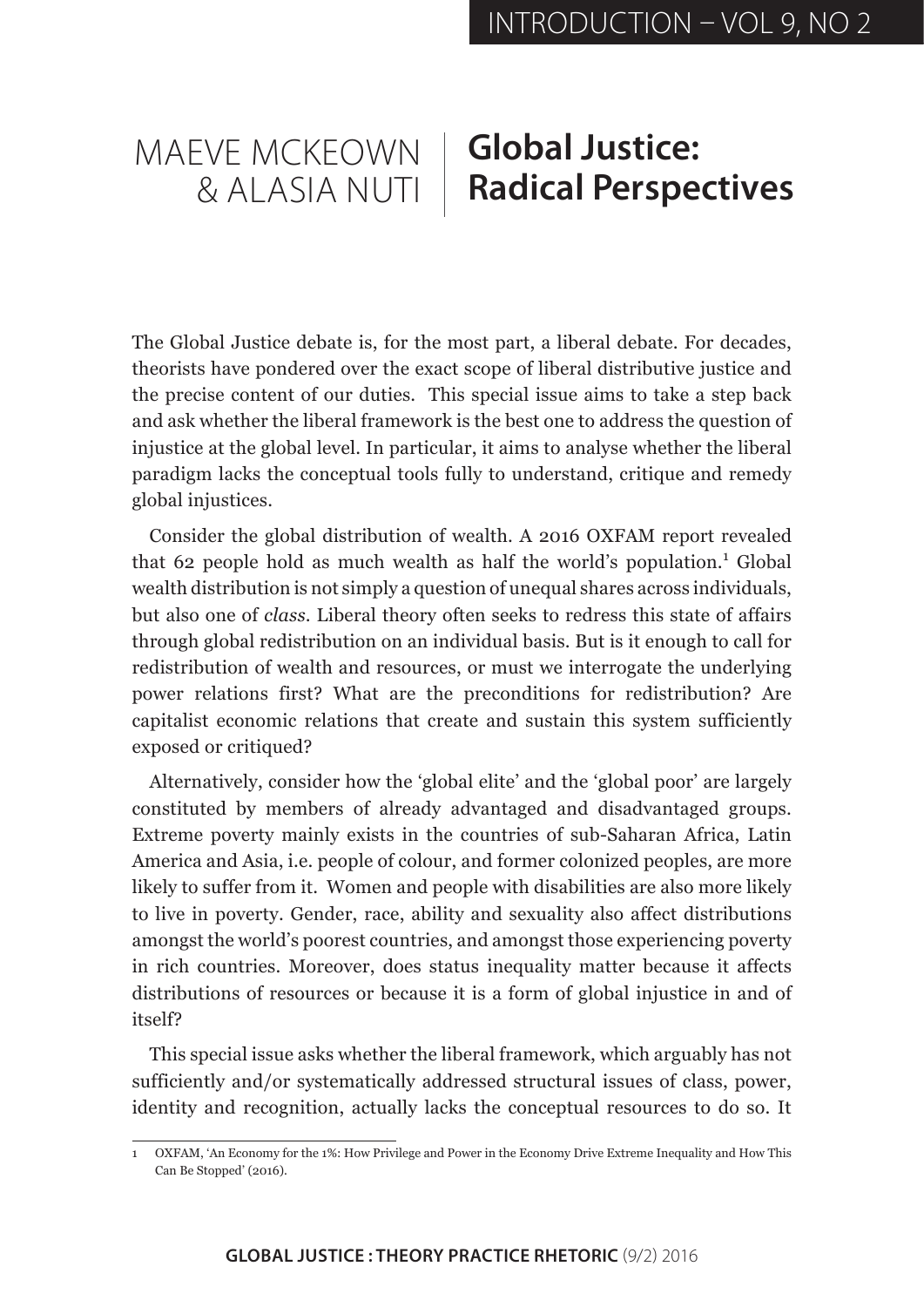aims to understand whether more radical approaches can help us to cast light on what global injustice is and what we should do about it. Do identity, history, gender, race and power matter to global justice? Can we incorporate these concerns into the existing debates? Or must we reconfigure what constitutes global justice or injustice if we are to make sense of the real-world inequities that motivate critical theorists and social movements?

•

This special issue consists of five papers. The contributions explore different issues that we currently face at the global level and whose urgency and complexity seem to be missed by mainstream liberal accounts of global injustice, including the unjust past at the root of the existing international order; global forms of exploitation that particularly affect women of colour and from Third World<sup>2</sup> countries; the injustices suffered by nonhuman animals; and the lack of democratic governance of shared global resources. In order to address these issues, the five contributions draw on a heterogeneous range of theoretical and methodological approaches and, thus, reveal the diversity and potential of radical perspectives on global injustice for enriching and revitalising this tired philosophical debate. In other words, they suggest new possibilities for the normative study of global (in)justice.

The first two papers aim to push mainstream liberal approaches in new and more radical directions. These two contributions reveal that one possible outcome of the encounter between liberal cosmopolitanism and radical perspectives on global justice is not necessarily a rejection of the former but a reinterpretation of its problematic assumptions in light of the concerns raised by the latter. Although both contributions argue that, as it stands, the mainstream liberal approach to global justice and inequality is flawed, they also aim to show that such an approach can be strengthened by incorporating the insights highlighted by its more radical critics. In this sense, the first two papers pose a challenge to the intuitions behind this special issue, namely that re-conceptualizing global injustice entails moving beyond the dominant liberal paradigm.

Angie Pepper's paper, 'Beyond Anthropocentrism: Cosmopolitanism and Nonhuman Animals,' challenges cosmopolitan accounts for resting on unscrutinised and problematic anthropocentric assumptions. According to Pepper, both relational and non-relational cosmopolitans, who argue for the

<sup>2</sup> McKeown uses the term 'Third World' following the post/de-colonial scholars Chandra Talpade Mohanty and Rahul Rao, who reclaim the term on the basis that it better captures the hierarchical and politicized power relationship between so-called 'developed' and 'developing' countries.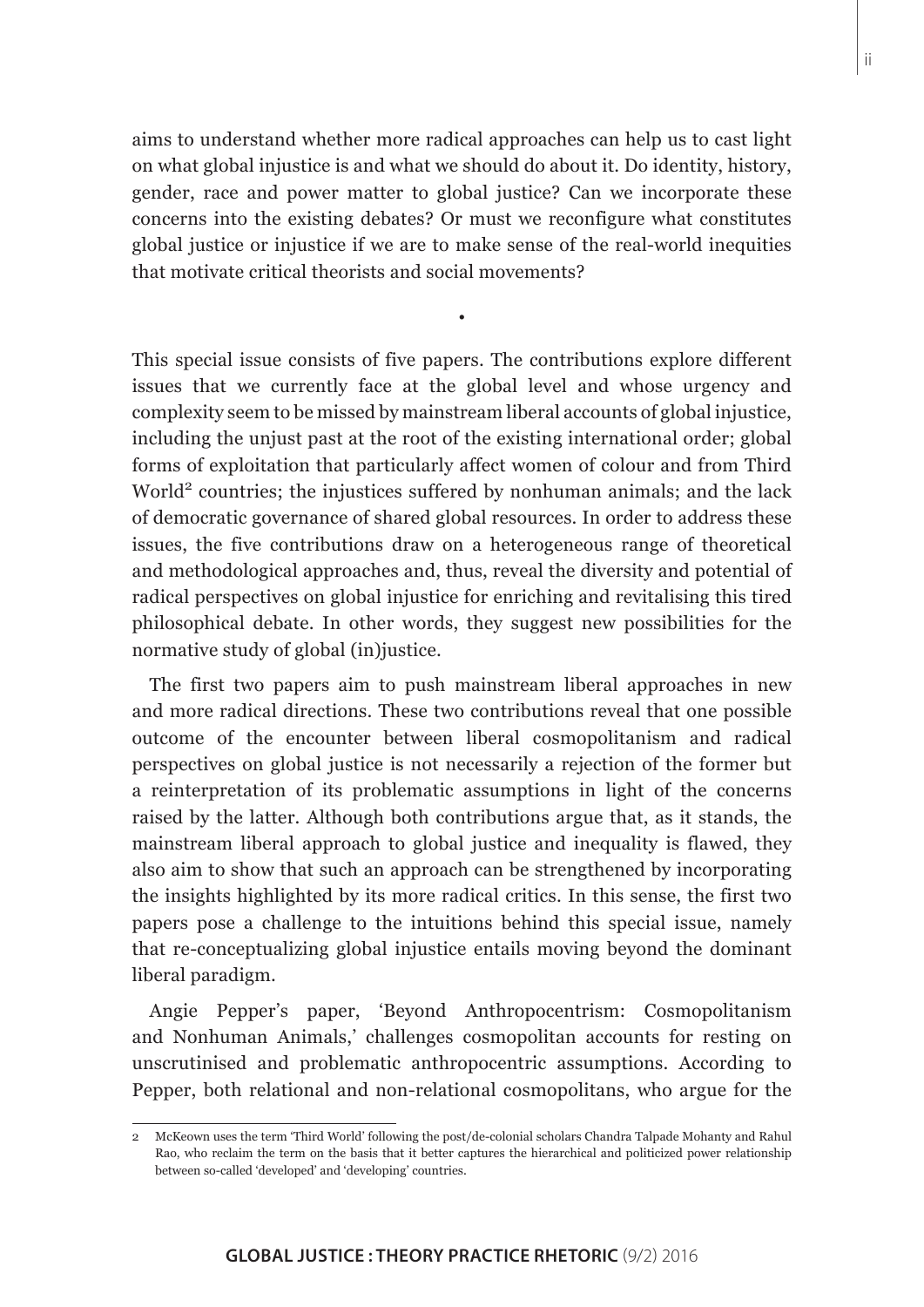existence of duties of justice among human animals at the global level, should extend the scope of justice to include many nonhuman animals on the basis of their own arguments. She makes the further claim that anthropocentrism underlies liberal cosmopolitanism at large, by critically examining Martha Nussbaum's 'capabilities approach.' Even though Nussbaum takes the wellbeing of nonhuman animals into account, Pepper argues that she still falls short of fully considering them as proper units of concern for claims of justice.

Nicolás Brando and Christiaan Boonen's paper, 'Revisiting the Common Ownership of the Earth: A Democratic Critique of Global Distributive Justice Theories,' focuses on liberal theories of global distributive justice that acknowledge that all human beings share the ownership of the Earth. They claim that the radical potential of this claim remains unfulfilled because these theories assume that the inevitable problems arising from the governance of the common ownership of the Earth can be solved through a regime of private and public property, which sets the boundaries of individuals' entitlement to use and occupy the shared goods. They propose the alternative of the 'practice of commoning,' which requires that all human beings participate in decisionmaking processes regarding the institutional arrangements that regulate the ownership of global common goods, thereby pushing mainstream global distributive justice theorists to fully embrace the radical democratic and universalistic implications inherent to the common ownership of the Earth thesis.

The following three papers take a different approach and reject the liberal paradigm. Instead, they fit in with emerging trends in critical theory. One trend is to reject the focus on global justice, to focus instead on real-world global *in*justice. This move was famously made by Amartya Sen,<sup>3</sup> but it has also occupied critical theorists including Iris Marion Young,<sup>4</sup> Nancy Fraser<sup>5</sup> and Rainer Forst.<sup>6</sup> Critical republican theorists, including Cécile Laborde,<sup>7</sup> have also shifted our attention to domination at the global level, rather than assessing what a just distribution of resources would look like and on what grounds it ought to be pursued.

<sup>3</sup> Amartya Sen, 'Global Justice,' in Sebastiano Maffettone and Aakash Singh Rathore (eds.), *Global Justice: Critical Perspectives* (London: Routledge, 2012), 123-143.

<sup>4</sup> Iris Marion Young, 'Responsibility and Global Labor Justice,' *The Journal of Political Philosophy* 12/4 (2004), 365- 388; Iris Marion Young, 'Responsibility and Global Justice: A Social Connection Model,' *Social Philosophy and Policy* 23/1 (2006), 102-130; Iris Marion Young, *Responsibility for Justice* (Oxford: Oxford University Press, 2011).

<sup>5</sup> Nancy Fraser, *Scales of Justice: Reimagining Political Space in a Globalizing World* (Cambridge: Polity Press, 2010).

<sup>6</sup> Rainer Forst, 'Towards a Critical Theory of Transnational Justice,' *Metaphilosophy* 32/1 (2001), 160-179; Rainer Forst, 'Transnational Justice and Democracy: Overcoming Three Dogmas of Political Theory,' in Eva Erman and Sofia Nasstrom (eds.), *Political Equality in Transnational Democracy* (New York: Palgrave MacMillan, 2013), 41-61.

<sup>7</sup> Cécile Laborde, 'Republicanism and Global Justice: A Sketch,' *European Journal of Political Theory* 9/1 (2010), 48-69.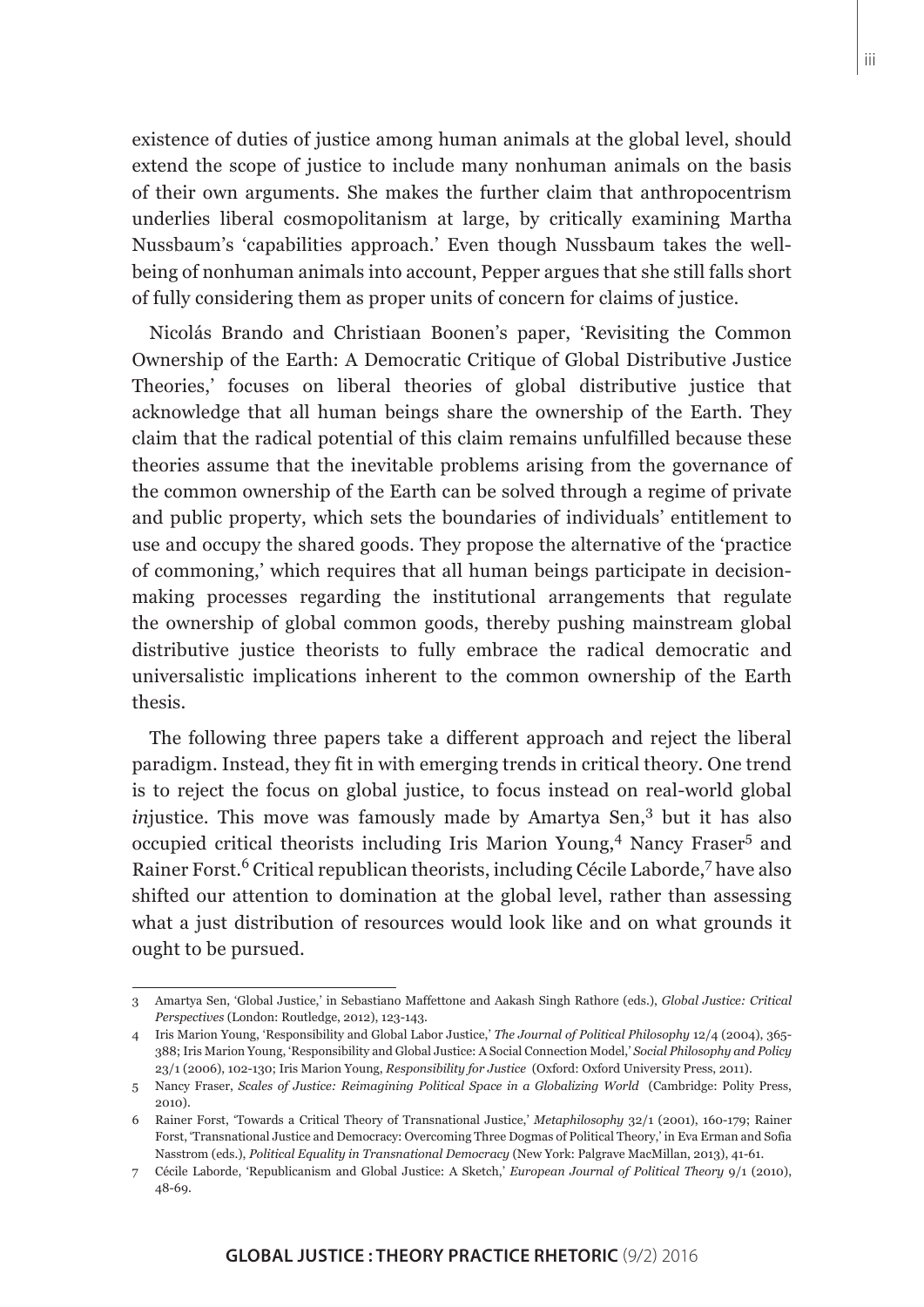Maeve McKeown's paper, 'Global Structural Exploitation: Towards an Intersectional Definition,' fits this emerging trend, by drawing our attention towards *exploitation* on a global scale. McKeown argues that existing theories of exploitation cannot help us understand contemporary forms of global exploitation, like sweatshop labour or the global migration for domestic and care work, which predominantly affect Third World and racialized women workers. She criticizes contemporary 'transactional' theories of exploitation for focusing on the relation between two individuals, which draws our attention away from the bigger picture of *structural* exploitation on a global scale and how it affects socially disadvantaged *groups*. She criticizes the classical Marxist definition of exploitation, however, as it is premised on the outdated and gendered concept of 'productive labour,' and also does not account for why certain social groups fill certain occupations. Drawing on Iris Marion Young's work she defines structural exploitation intersectionally, as the forced transfer of productive powers from socially disadvantaged to socially advantaged groups. McKeown's paper highlights an inexcusably underexplored topic in the (mainstream) global justice literature and provides us with a way of understanding how global forms of exploitation are fundamentally gendered and racialized.

The final two papers also reflect the trend towards theorizing *in*justice, but focus on 'corrective justice' in particular. As Charles Mills has argued, a discussion of global justice is not possible without considering the need for corrective justice, considering that many contemporary injustices have emerged out of a brutal history of racist slavery and colonialism.8 Magali Bessone's paper, 'From Reparations for Slavery to International Racial Justice: A Critical Republican Perspective,' takes up this insight in the French context. Bessone looks at contemporary reparations claims in France and argues that only a critical republican perspective can take these claims seriously. The 'official' republican perspective denounces reparations claims as a divisive form of identity politics, which serve to tear apart the unity of the *demos*. Liberal egalitarian perspectives cannot accommodate French reparationists' claims because they do not take history seriously in formulating theories of justice, focusing instead on present disadvantage. Only a critical republican perspective, which grants epistemic authority to reparations activists and conceives of justice as 'discursive non-domination' can recognize and accommodate their demands for an inclusive conversation about France's colonial and slave-owning history; mainstreaming this recognition of past wrongdoing in education, law and general public discourse. Moreover, once this history of wrongdoing is recognized, it becomes apparent that it is a fundamentally international history

<sup>8</sup> Charles W. Mills, 'Race and Global Justice,' in Barbara Buckinx, Jonathan Trejo-Mathys, and Timothy Waligore (eds.), *Domination and Global Political Justice* (London: Routledge 2015), 181-206.